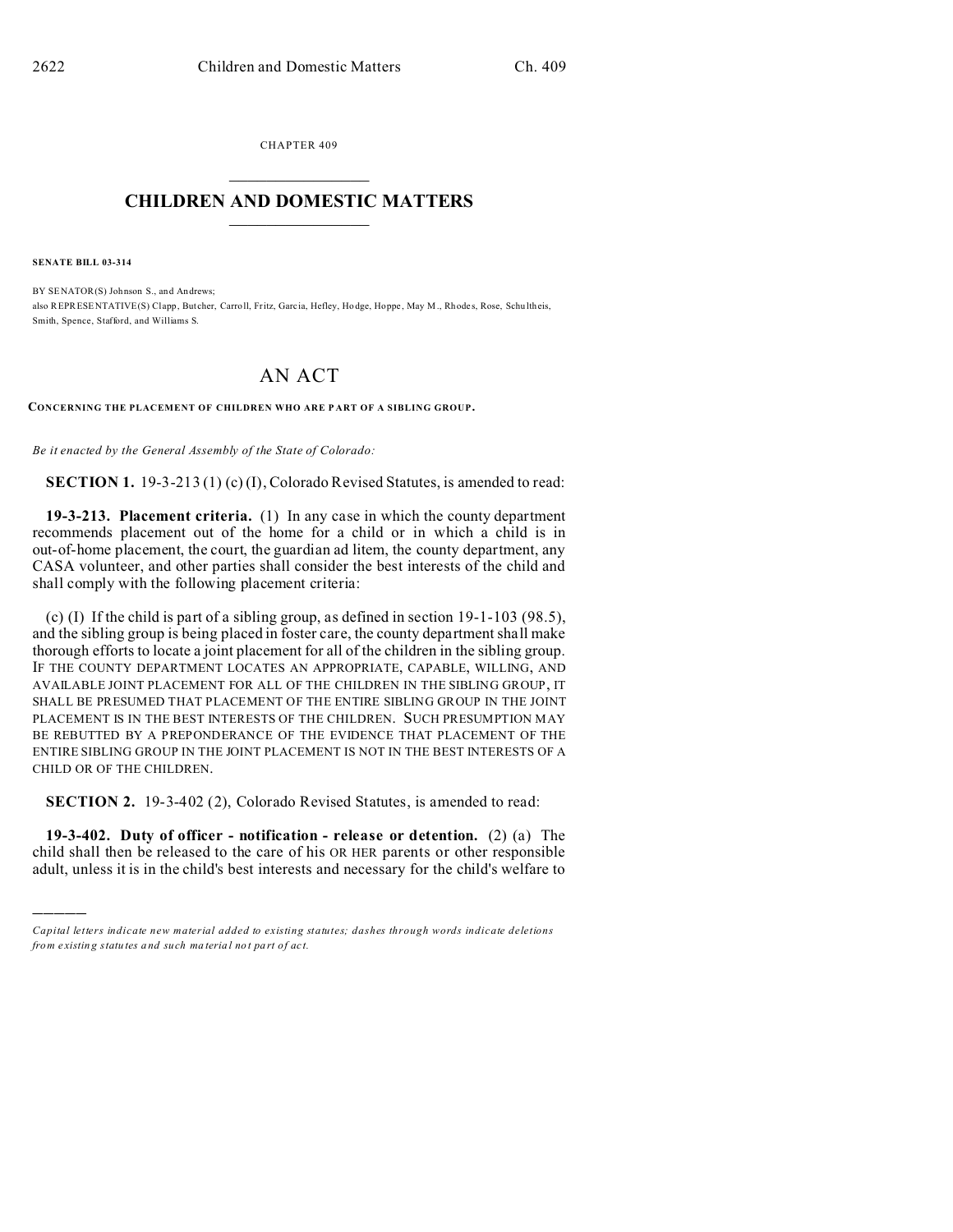be placed out of the child's home. In the event the child is placed out of the child's home, if in the best interests of the child, preference may be given to placing the child with the child's grandparent who is appropriate, capable, willing, and available to care for the child. The court may make reasonable orders as conditions of said release and may provide that any violation of such orders shall subject the child or the child's parent, guardian, or legal custodian to contempt sanctions of the court. The parent or other person to whom the child is released may be required to sign a written promise, on forms supplied by the court, to bring the child to the court at a time set or to be set by the court.

(b) NOTWITHSTANDING THE PROVISIONS OF PARAGRAPH (A) OF THIS SUBSECTION (2) TO THE CONTRARY, WHEN THE CHILD IS PART OF A SIBLING GROUP AND THE SIBLING GROUP IS BEING PLACED OUT OF THE HOME, IF THE COUNTY DEPARTMENT LOCATES AN APPROPRIATE, CAPABLE, WILLING, AND AVAILABLE JOINT PLACEMENT FOR ALL OF THE CHILDREN IN THE SIBLING GROUP, IT SHALL BE PRESUMED THAT PLACEMENT OF THE ENTIRE SIBLING GROUP IN THE JOINT PLACEMENT IS IN THE BEST INTERESTS OF THE CHILDREN. SUCH PRESUMPTION MAY BE REBUTTED BY A PREPONDERANCE OF THE EVIDENCE THAT PLACEMENT OF THE ENTIRE SIBLING GROUP IN THE JOINT PLACEMENT IS NOT IN THE BEST INTERESTS OF A CHILD OR OF THE CHILDREN.

**SECTION 3.** 19-3-403 (3.6), Colorado Revised Statutes, is amended to read:

**19-3-403. Temporary custody - hearing - time limits - restriction.** (3.6) (a) At the hearing, information may be supplied to the court in the form of written or oral reports, affidavits, testimony, or other relevant information that the court may wish to receive. Any information having probative value may be received by the court, regardless of its admissibility under the Colorado rules of evidence. The court shall advise the parents of the child that the child may be placed with the child's grandparent, aunt, uncle, brother, or sister if in the court's opinion such placement is appropriate and in the child's best interests. The court shall order the parents to provide, within fifteen days after the hearing, the names, addresses, and telephone numbers, if known, of any relatives. The court may order a county department of social services to make reasonable and timely efforts to contact such identified relatives within ninety days after the hearing about placement possibilities for the child unless the court determines there is good cause not to notify or good cause to delay the notification of such relatives. The court may consider and give preference to giving temporary custody to the child's grandparent or such other relative who is appropriate, capable, willing, and available for care if in the best interests of the child and if the court finds that there is no suitable birth or adoptive parent available, with due diligence having been exercised in attempting to locate any such birth or adoptive parent. The court may place or continue custody with the county department of social services if the court is satisfied from the information presented at the hearing that such custody is appropriate and in the child's best interests, or the court may enter such other orders as are appropriate. If the court enters an order removing a child from the home or continuing a child in a placement out of the home, the court shall make the findings required pursuant to section 19-1-115 (6), if such findings are warranted by the evidence.

(b) NOTWITHSTANDING THE PROVISIONS OF PARAGRAPH (a) OF THIS SUBSECTION (3.6) TO THE CONTRARY, WHEN THE CHILD IS PART OF A SIBLING GROUP AND THE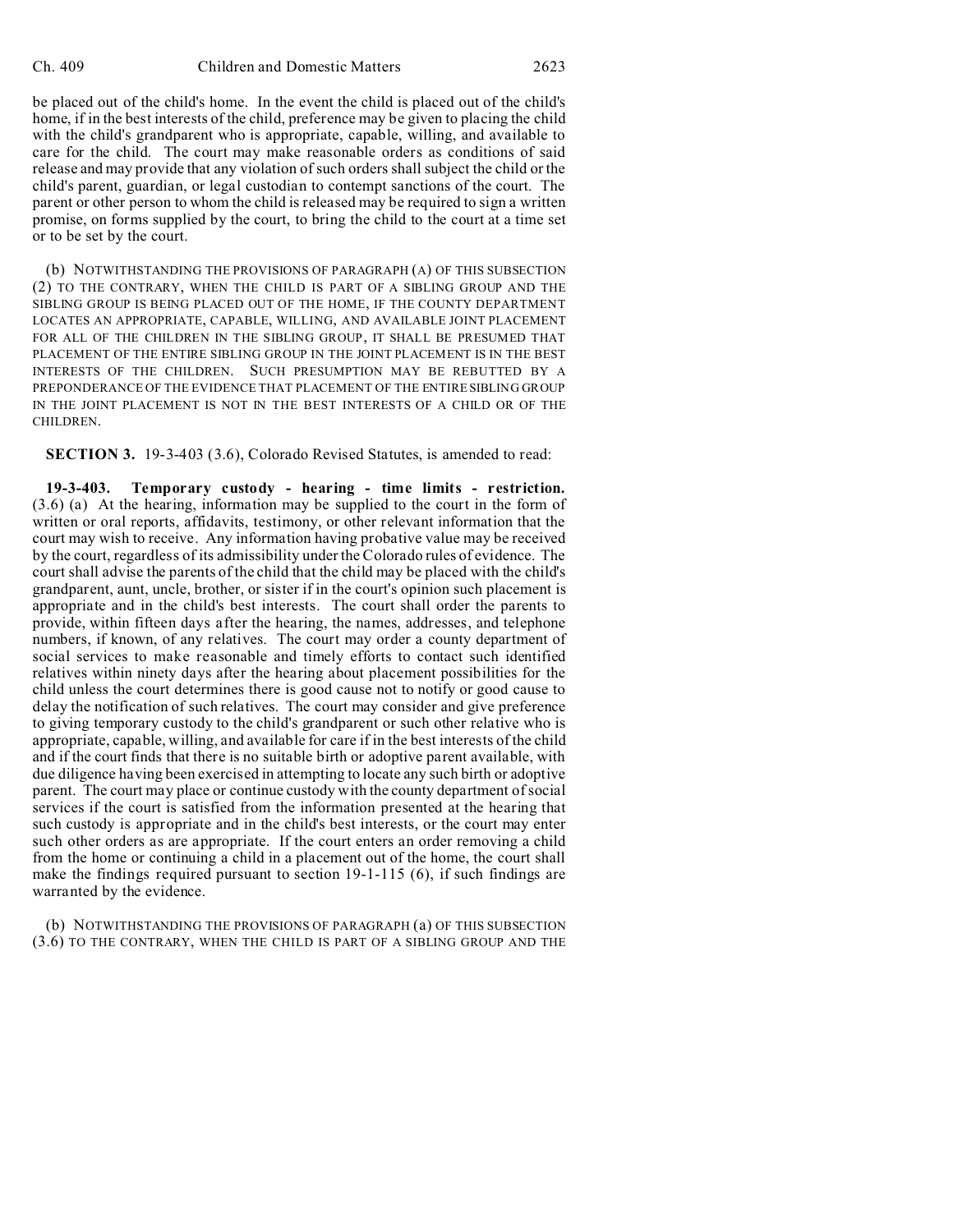SIBLING GROUP IS BEING PLACED OUT OF THE HOME, IF THE COUNTY DEPARTMENT LOCATES AN APPROPRIATE, CAPABLE, WILLING, AND AVAILABLE JOINT PLACEMENT FOR ALL OF THE CHILDREN IN THE SIBLING GROUP, THE COURT SHALL PRESUME THAT PLACEMENT OF THE ENTIRE SIBLING GROUP IN THE JOINT PLACEMENT IS IN THE BEST INTERESTS OF THE CHILDREN. SUCH PRESUMPTION MAY BE REBUTTED BY A PREPONDERANCE OF THE EVIDENCE THAT PLACEMENT OF THE ENTIRE SIBLING GROUP IN THE JOINT PLACEMENT IS NOT IN THE BEST INTERESTS OF A CHILD OR OF THE CHILDREN.

**SECTION 4.** 19-3-500.2 (1) (c), Colorado Revised Statutes, is amended to read:

**19-3-500.2. Legislative declaration.** (1) The general assembly hereby finds and declares that:

(c) When placing children in foster care, efforts should be made to place siblings together, unless there is a danger of specific harm to a child or it is not in the child's or children's best interests to be placed together. THE GENERAL ASSEMBLY FURTHER FINDS THAT IF THE COUNTY DEPARTMENT LOCATES AN APPROPRIATE, CAPABLE, WILLING, AND AVAILABLE JOINT PLACEMENT FOR ALL OF THE CHILDREN IN THE SIBLING GROUP, THERE SHOULD BE A REBUTTABLE PRESUMPTION THAT PLACEMENT OF THE ENTIRE SIBLING GROUP IN THE JOINT PLACEMENT IS IN THE BEST INTERESTS OF THE CHILDREN. SUCH PRESUMPTION SHOULD BE REBUTTABLE BY A PREPONDERANCE OF THE EVIDENCE THAT PLACEMENT OF THE ENTIRE SIBLING GROUP IN THE JOINT PLACEMENT IS NOT IN THE BEST INTERESTS OF A CHILD OR OF THE CHILDREN.

**SECTION 5.** 19-3-507 (1) (b) and (4), Colorado Revised Statutes, are amended to read:

**19-3-507. Dispositional hearing.** (1) (b) Prior to any dispositional hearing, the caseworker of the department of human services assigned to the case shall submit to the court a statement that details the services that were offered to or provided to the family to prevent unnecessary out-of-home placement of the child and to facilitate the reunification of the child with the family. The statement shall contain an explanation of the services or actions that, had such services or actions been available, would have been necessary to enable the child to remain at home safely. In the alternative, the caseworker may submit a statement as to why no services or actions would have made it possible for the child to remain at home safely. If the child is part of a sibling group, as defined in section 19-1-103 (98.5), and the child was not placed with his or her siblings, the caseworker shall submit to the court a statement about whether it continues to be in the best interests of the child or the children in the sibling group to be placed separately. IF THE CASEWORKER LOCATES AN APPROPRIATE, CAPABLE, WILLING, AND AVAILABLE JOINT PLACEMENT FOR ALL OF THE CHILDREN IN THE SIBLING GROUP, IT SHALL BE PRESUMED THAT PLACEMENT OF THE ENTIRE SIBLING GROUP IN THE JOINT PLACEMENT IS IN THE BEST INTERESTS OF THE CHILDREN. SUCH PRESUMPTION MAY BE REBUTTED BY A PREPONDERANCE OF THE EVIDENCE THAT PLACEMENT OF THE ENTIRE SIBLING GROUP IN THE JOINT PLACEMENT IS NOT IN THE BEST INTERESTS OF A CHILD OR OF THE CHILDREN.

(4) In any case in which the disposition is placement out of the home, except for children committed to the department of human services, the court shall, at the time of placement, set a review within ninety days, to determine whether continued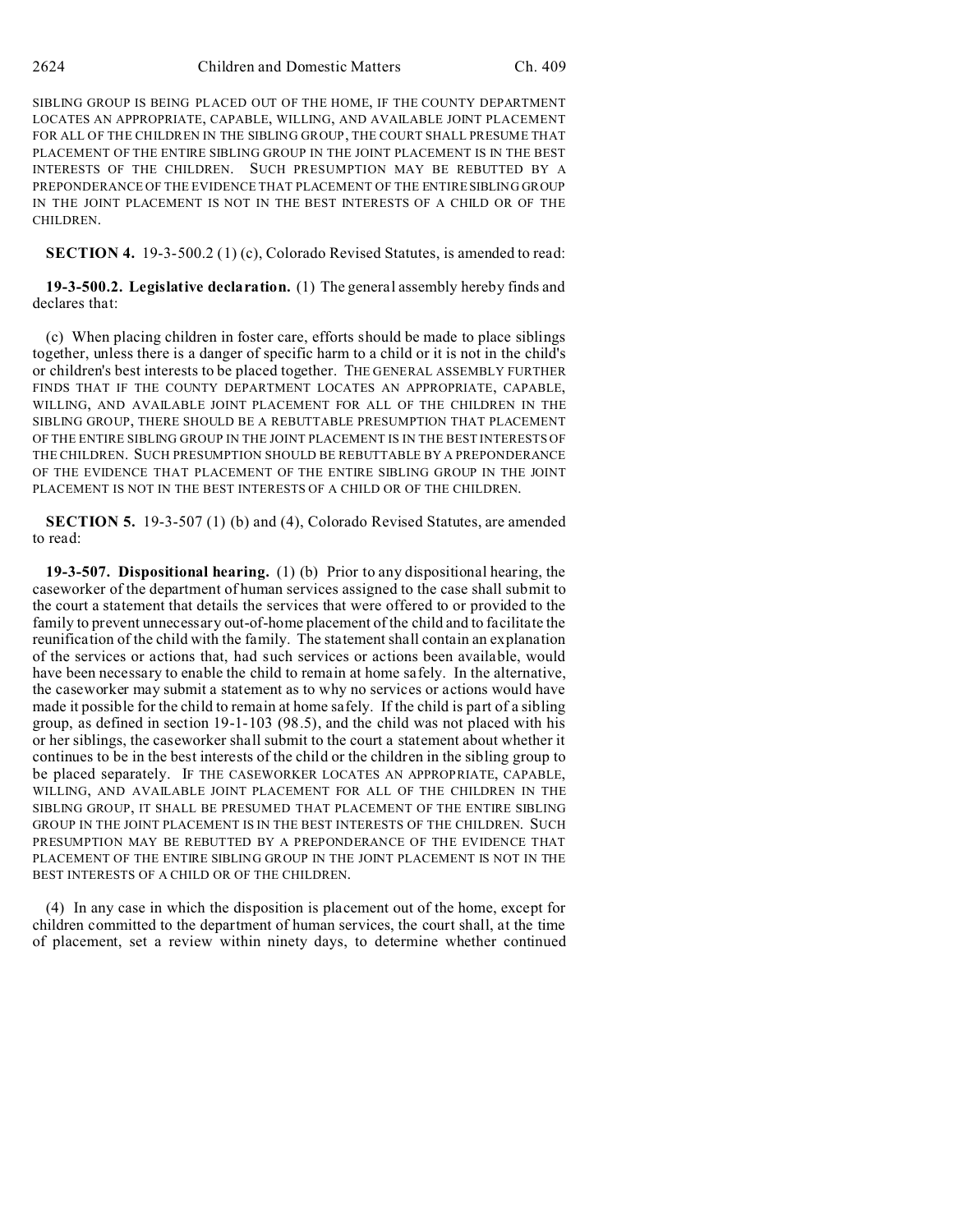placement is necessary and in the best interests of the child and the community and whether reasonable efforts have been made to return the child to the home or in the case of a sibling group whether it is in the best interests of the children in the sibling group to be placed together. IF THE COUNTY DEPARTMENT LOCATES AN APPROPRIATE, CAPABLE, WILLING, AND AVAILABLE JOINT PLACEMENT FOR ALL OF THE CHILDREN IN THE SIBLING GROUP, IT SHALL BE PRESUMED THAT PLACEMENT OF THE ENTIRE SIBLING GROUP IN THE JOINT PLACEMENT IS IN THE BEST INTERESTS OF THE CHILDREN. SUCH PRESUMPTION MAY BE REBUTTED BY A PREPONDERANCE OF THE EVIDENCE THAT PLACEMENT OF THE ENTIRE SIBLING GROUP IN THE JOINT PLACEMENT IS NOT IN THE BEST INTERESTS OF A CHILD OR OF THE CHILDREN. The judge shall review the family services plan document regarding placement of siblings. Notice of said review shall be given by the court to all parties and to the director of the facility or agency in which the child is placed and any person who has physical custody of the child and any attorney or guardian ad litem of record. The review shall be conducted in accordance with section 19-3-701 (6).

**SECTION 6.** 19-3-508 (1) (c) and (5) (b), Colorado Revised Statutes, are amended to read:

**19-3-508. Neglected or dependent child - disposition - concurrent planning.** (1) When a child has been adjudicated to be neglected or dependent, the court may enter a decree of disposition the same day, but in any event it shall do so within forty-five days unless the court finds that the best interests of the child will be served by granting a delay. In a county designated pursuant to section 19-1-123, if the child is under six years of age at the time a petition is filed in accordance with section 19-3-501 (2), the court shall enter a decree of disposition within thirty days after the adjudication and shall not grant a delay unless good cause is shown and unless the court finds that the best interests of the child will be served by granting the delay. It is the intent of the general assembly that the dispositional hearing be held on the same day as the adjudicatory hearing, whenever possible. If a delay is granted, the court shall set forth the reasons why a delay is necessary and the minimum amount of time needed to resolve the reasons for the delay and shall schedule the hearing at the earliest possible time following the delay. When the proposed disposition is termination of the parent-child legal relationship, the hearing on termination shall not be held on the same date as the adjudication, and the time limits set forth above for dispositional hearings shall not apply. When the proposed disposition is termination of the parent-child legal relationship, the court may continue the dispositional hearing to the earliest available date for hearing in accordance with the provisions of part 6 of this article. When the decree does not terminate the parent-child legal relationship, the court shall approve an appropriate treatment plan that shall include but not be limited to one or more of the following provisions of paragraphs (a) to (d) of this subsection (1):

(c) The court may place legal custody in the county department of social services or a child placement agency for placement in a foster care home or other child care facility. WHEN THE CHILD IS PART OF A SIBLING GROUP AND THE SIBLING GROUP IS BEING PLACED OUT OF THE HOME, IF THE COUNTY DEPARTMENT LOCATES AN APPROPRIATE, CAPABLE, WILLING, AND AVAILABLE JOINT PLACEMENT FOR ALL OF THE CHILDREN IN THE SIBLING GROUP, IT SHALL BE PRESUMED THAT PLACEMENT OF THE ENTIRE SIBLING GROUP IN THE JOINT PLACEMENT IS IN THE BEST INTERESTS OF THE CHILDREN. SUCH PRESUMPTION MAY BE REBUTTED BY A PREPONDERANCE OF THE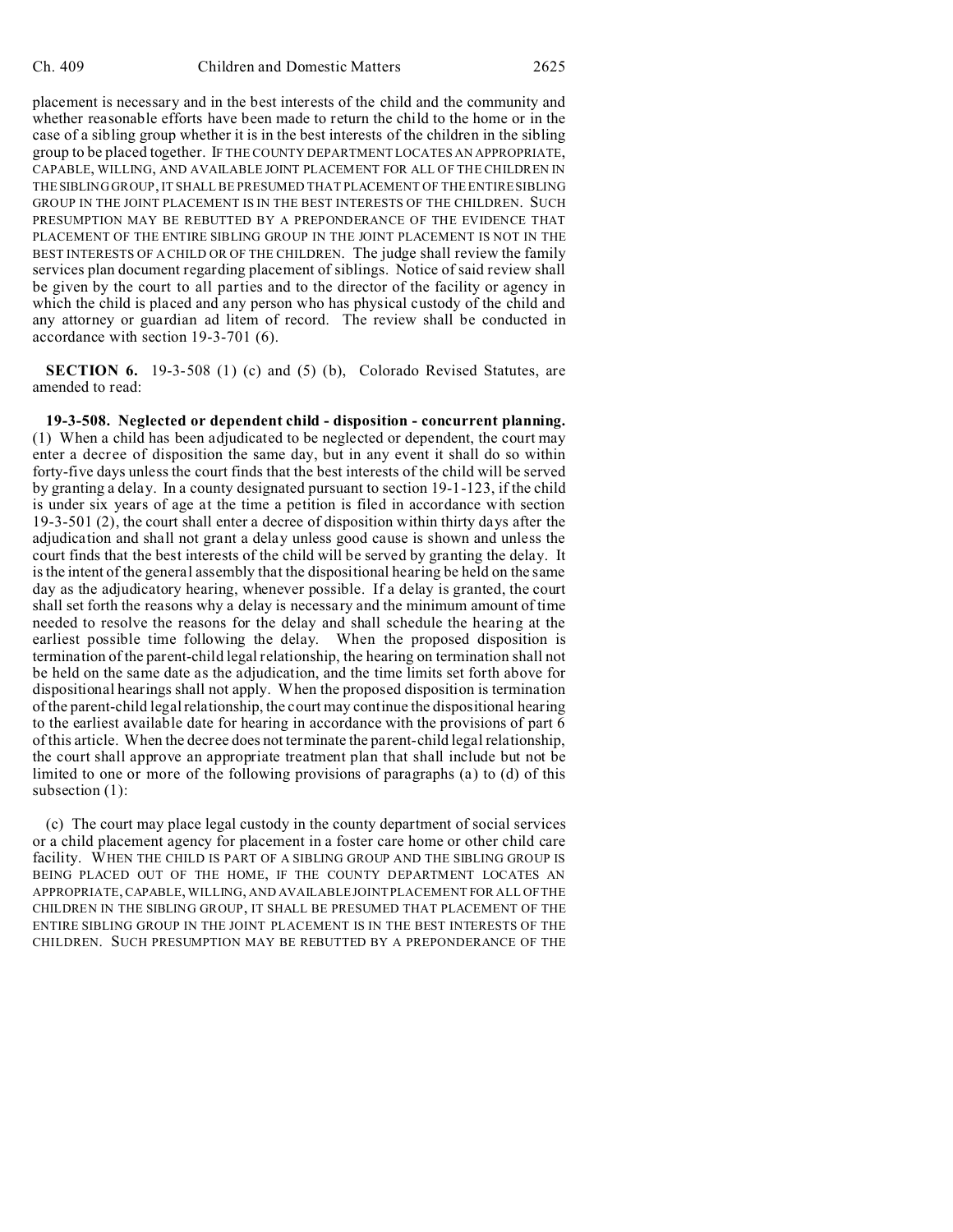EVIDENCE THAT PLACEMENT OF THE ENTIRE SIBLING GROUP IN THE JOINT PLACEMENT IS NOT IN THE BEST INTERESTS OF A CHILD OR OF THE CHILDREN.

(5) (b) (I) If the court finds that placement out of the home is necessary and is in the best interests of the child and the community, the court shall place the child with a relative, including the child's grandparent, as provided in paragraph (b) of subsection (1) of this section, if such placement is in the child's best interests. The court shall place the child in the facility or setting that most appropriately meets the needs of the child, the family, and the community. In making its decision as to proper placement, the court shall utilize the evaluation for placement prepared pursuant to section 19-1-107. If the court deviates from the recommendations of the evaluation for placement in a manner that results in a difference in the cost of the disposition ordered by the court and the cost of the disposition recommended in the evaluation, the court shall make specific findings of fact relating to its decision, including the monthly cost of the placement, if ordered. A copy of such findings shall be sent to the chief justice of the supreme court, who shall report annually to the joint budget committee and annually to the health, environment, welfare, and institutions committees of the house of representatives and senate of the general assembly on such orders.

(II) NOTWITHSTANDING THE PROVISIONS OF SUBPARAGRAPH (I) OF THIS PARAGRAPH (b) TO THE CONTRARY, WHEN THE CHILD IS PART OF A SIBLING GROUP AND THE SIBLING GROUP IS BEING PLACED OUT OF THE HOME, IF THE COUNTY DEPARTMENT LOCATES AN APPROPRIATE, CAPABLE, WILLING, AND AVAILABLE JOINT PLACEMENT FOR ALL OF THE CHILDREN IN THE SIBLING GROUP, IT SHALL BE PRESUMED THAT PLACEMENT OF THE ENTIRE SIBLING GROUP IN THE JOINT PLACEMENT IS IN THE BEST INTERESTS OF THE CHILDREN. SUCH PRESUMPTION MAY BE REBUTTED BY A PREPONDERANCE OF THE EVIDENCE THAT PLACEMENT OF THE ENTIRE SIBLING GROUP IN THE JOINT PLACEMENT IS NOT IN THE BEST INTERESTS OF A CHILD OR OF THE CHILDREN.

**SECTION 7.** 19-3-605, Colorado Revised Statutes, is amended to read:

**19-3-605. Request for placement with family members.** (1) Following an order of termination of the parent-child legal relationship, the court shall consider, but shall not be bound by, a request that guardianship and legal custody of the child be placed in a grandparent, aunt, uncle, brother, or sister of the child. When ordering guardianship of the person and legal custody of the child, the court shall give preference to a grandparent, aunt, uncle, brother, or sister of the child when such relative has made a request therefor and the court determines that such placement is in the best interests of the child. Such request must be submitted to the court prior to commencement of the hearing on the petition seeking termination of the parent-child legal relationship. Nothing in this section shall be construed to require the child placement agency with physical custody of the child to notify said relatives described in this section of the pending termination of parental rights.

(2) NOTWITHSTANDING THE PROVISIONS OF SUBSECTION (1) OF THIS SECTION TO THE CONTRARY, WHEN THE CHILD IS PART OF A SIBLING GROUP AND THE SIBLING GROUP IS BEING PLACED OUT OF THE HOME, IF THE COUNTY DEPARTMENT LOCATES AN APPROPRIATE, CAPABLE, WILLING,AND AVAILABLE JOINT PLACEMENT FOR ALL OF THE CHILDREN IN THE SIBLING GROUP, THE COURT SHALL PRESUME THAT PLACEMENT OF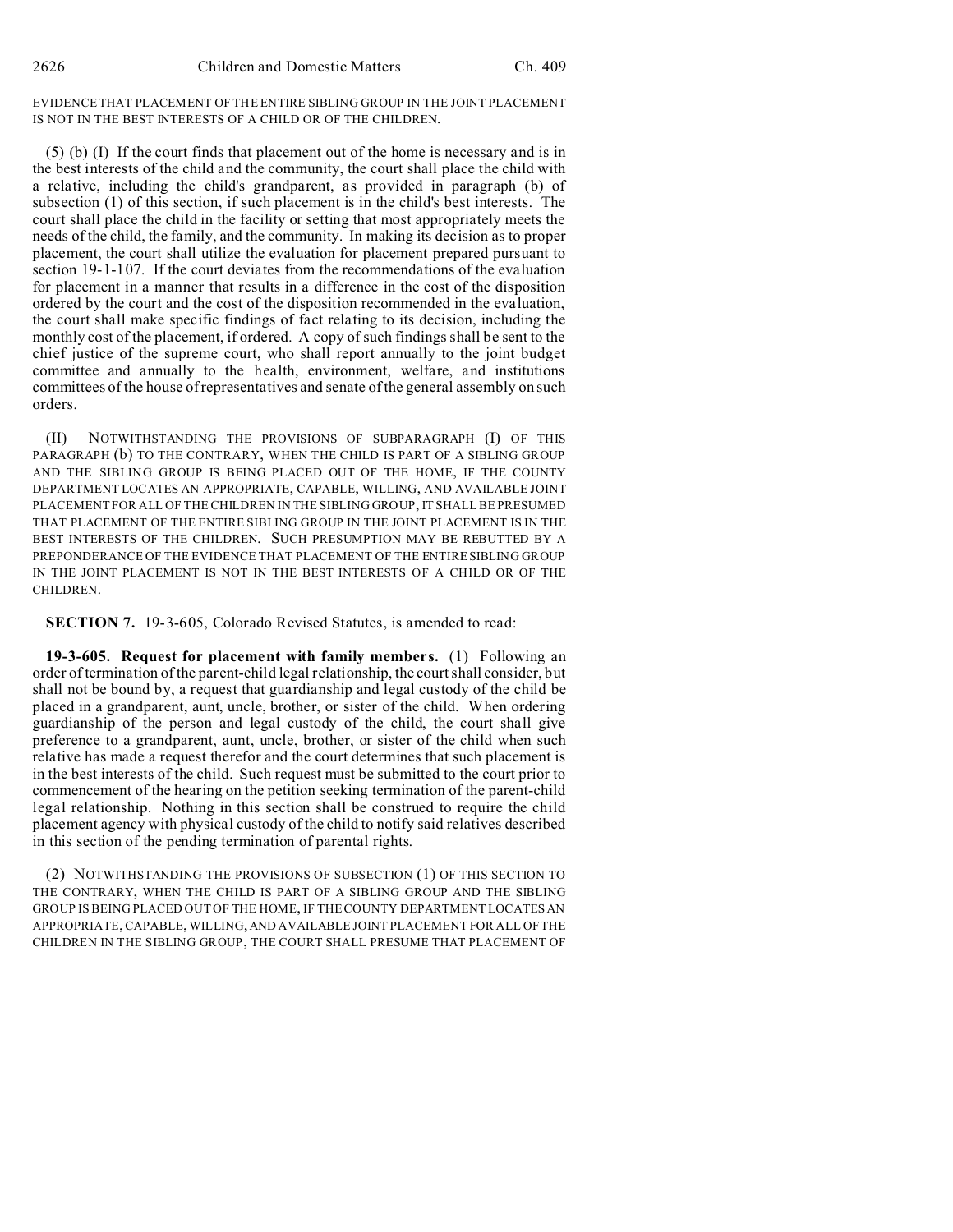THE ENTIRE SIBLING GROUP IN THE JOINT PLACEMENT IS IN THE BEST INTERESTS OF THE CHILDREN. SUCH PRESUMPTION MAY BE REBUTTED BY A PREPONDERANCE OF THE EVIDENCE THAT PLACEMENT OF THE ENTIRE SIBLING GROUP IN THE JOINT PLACEMENT IS NOT IN THE BEST INTERESTS OF A CHILD OR OF THE CHILDREN.

**SECTION 8.** 19-5-104 (2), Colorado Revised Statutes, is amended to read:

**19-5-104. Final order of relinquishment.** (2) (a) The court shall consider, but shall not be bound by, a request that custody of the child, with the option of applying for adoption, be placed in a grandparent, aunt, uncle, brother, or sister of the child or a foster parent. When ordering legal custody of the child, the court shall give preference to a grandparent, aunt, uncle, brother, or sister of the child when such relative has made a timely request therefor and the court determines that such placement is in the best interests of the child. Such request must be submitted to the court prior to commencement of the hearing on the petition for relinquishment. If such legal custody is granted, guardianship of the child shall remain with the parent, if the legal parent-child relationship has not been terminated, or the guardianship shall be transferred pursuant to subsection (1) of this section. Nothing in this section shall be construed to require the birth parents or the child placement agency with custody of the child to notify said relatives described in this subsection (2) of the pending relinquishment of parental rights. This subsection (2) shall not apply in cases where the birth parents have designated an adoptive family for the child or the birth parents have designated that legal custody of the child shall not be in a person described in this subsection (2) and where the child has not been in legal custody of a relative requesting guardianship or custody as described in this section or the child has not been in the physical custody of such relative for more than six months.

(b) NOTWITHSTANDING THE PROVISIONS OF PARAGRAPH (A) OF THIS SUBSECTION (2), IN CASES IN WHICH A PARENT IS SEEKING TO RELINQUISH HIS OR HER PARENT-CHILD LEGAL RELATIONSHIP WITH MORE THAN ONE CHILD OF A SIBLING GROUP AT ONE TIME, IF THE COUNTY DEPARTMENT OR CHILD PLACEMENT AGENCY LOCATES AN APPROPRIATE, CAPABLE, WILLING, AND AVAILABLE JOINT PLACEMENT FOR ALL OF THE CHILDREN IN THE SIBLING GROUP, THE COURT SHALL PRESUME THAT PLACEMENT OF THE ENTIRE SIBLING GROUP IN THE JOINT PLACEMENT IS IN THE BEST INTERESTS OF THE CHILDREN. SUCH PRESUMPTION MAY BE REBUTTED BY A PREPONDERANCE OF THE EVIDENCE THAT PLACEMENT OF THE ENTIRE SIBLING GROUP IN THE JOINT PLACEMENT IS NOT IN THE BEST INTERESTS OF A CHILD OR OF THE CHILDREN.

**SECTION 9.** 19-5-200.2 (2) (c), Colorado Revised Statutes, is amended to read:

**19-5-200.2. Legislative declaration.** (2) The general assembly hereby finds and declares that:

(c) When placing children in adoptive placements, efforts should be made to place siblings together, unless there is a danger of specific harm to a child or it is not in the child's or children's best interests to be placed together. THE GENERAL ASSEMBLY FURTHER FINDS THAT IF THE COUNTY DEPARTMENT LOCATES AN APPROPRIATE, CAPABLE, WILLING, AND AVAILABLE JOINT PLACEMENT FOR ALL OF THE CHILDREN IN THE SIBLING GROUP, THERE SHOULD BE A REBUTTABLE PRESUMPTION THAT PLACEMENT OF THE ENTIRE SIBLING GROUP IN THE JOINT PLACEMENT IS IN THE BEST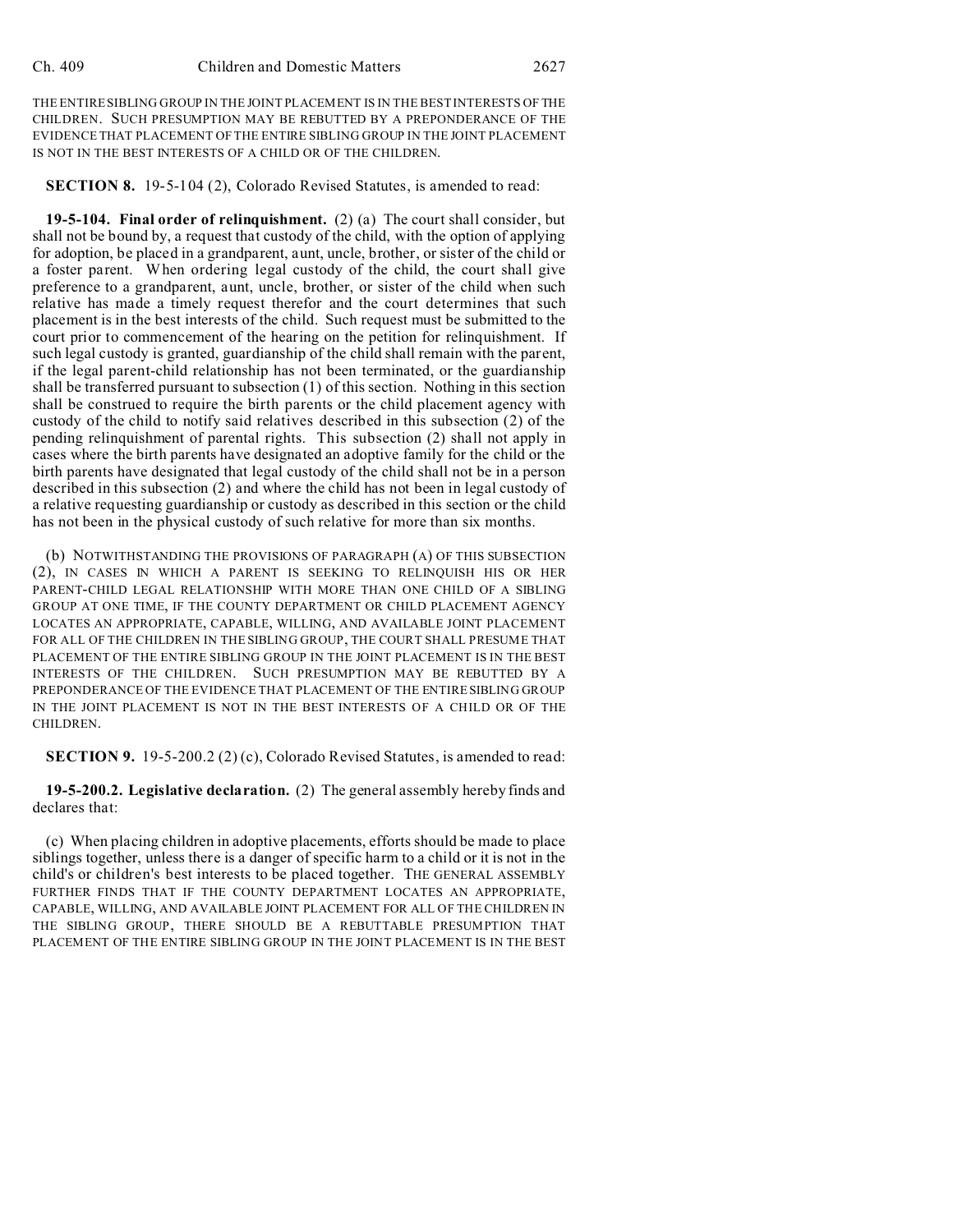INTERESTS OF THE CHILDREN. SUCH PRESUMPTION SHOULD BE REBUTTABLE BY A PREPONDERANCE OF THE EVIDENCE THAT PLACEMENT OF THE ENTIRE SIBLING GROUP IN THE JOINT PLACEMENT IS NOT IN THE BEST INTERESTS OF A CHILD OR OF THE CHILDREN.

**SECTION 10.** 19-5-207.3 (2) and (3), Colorado Revised Statutes, are amended to read:

**19-5-207.3. Placement of sibling groups.** (2) If the child is part of a sibling group, the county department shall make thorough efforts to locate a joint placement for all of the children in the sibling group that WHO are available for adoption. IF THE COUNTY DEPARTMENT LOCATES AN APPROPRIATE, CAPABLE, WILLING, AND AVAILABLE JOINT PLACEMENT FOR ALL OF THE CHILDREN IN THE SIBLING GROUP, IT SHALL BE PRESUMED THAT PLACEMENT OF THE ENTIRE SIBLING GROUP IN THE JOINT PLACEMENT IS IN THE BEST INTERESTS OF THE CHILDREN. SUCH PRESUMPTION MAY BE REBUTTED BY A PREPONDERANCE OF THE EVIDENCE THAT PLACEMENT OF THE ENTIRE SIBLING GROUP IN THE JOINT PLACEMENT IS NOT IN THE BEST INTERESTS OF A CHILD OR OF THE CHILDREN.

(3) If the child is part of a sibling group, as defined in section 19-1-103 (98.5), and is being placed for adoption by a child placement agency in either a circumstance involving siblings that WHO are the result of a multiple birth or a circumstance in which a parent has relinquished parental rights to the children to a child placement agency, the child placement agency shall make thorough efforts to locate a joint placement for all of the children in the sibling group that WHO are available for adoption. IF THE CHILD PLACEMENT AGENCY LOCATES AN APPROPRIATE, CAPABLE, WILLING, AND AVAILABLE JOINT PLACEMENT FOR ALL OF THE CHILDREN IN THE SIBLING GROUP, IT SHALL BE PRESUMED THAT PLACEMENT OF THE ENTIRE SIBLING GROUP IN THE JOINT PLACEMENT IS IN THE BEST INTERESTS OF THE CHILDREN. SUCH PRESUMPTION MAY BE REBUTTED BY A PREPONDERANCE OF THE EVIDENCE THAT PLACEMENT OF THE ENTIRE SIBLING GROUP IN THE JOINT PLACEMENT IS NOT IN THE BEST INTERESTS OF A CHILD OR OF THE CHILDREN. If an entire sibling group is not placed together in an adoptive placement, the child placement agency shall place as many siblings of the group together as possible, considering their relationship and the best interests of each child.

**SECTION 11.** 19-5-210 (2) (e), Colorado Revised Statutes, is amended to read:

**19-5-210. Hearing on petition.** (2) In stepparent, custodial, or kinship adoptions, the court shall hold a hearing on the petition as soon as possible. In all other adoptions, the court shall hold a hearing on the petition no sooner than six months after the date of the placement, unless for good cause shown that time is extended or shortened by the court. At the hearing held on the petition, the court shall enter a decree setting forth its findings and grant to the petitioner a final decree of adoption if it is satisfied as to:

(e) If the child is part of a sibling group, whether it is in the best interests of the child to remain in an intact sibling group. IF THE COUNTY DEPARTMENT OR CHILD PLACEMENT AGENCY LOCATES AN APPROPRIATE, CAPABLE, WILLING, AND AVAILABLE JOINT PLACEMENT FOR ALL OF THE CHILDREN IN THE SIBLING GROUP, IT SHALL BE PRESUMED THAT PLACEMENT OF THE ENTIRE SIBLING GROUP IN THE JOINT PLACEMENT